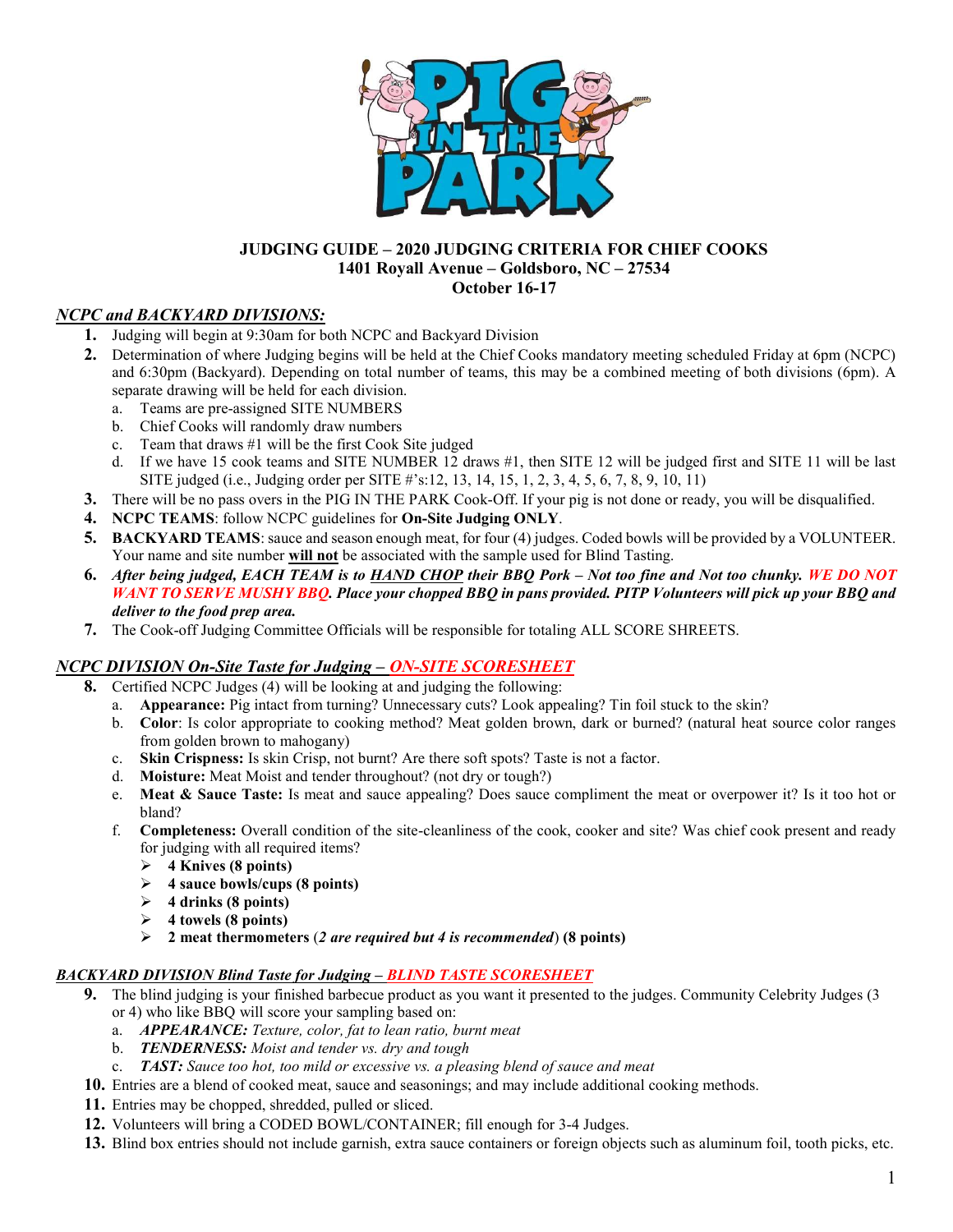



## 2020 OFFICIAL EVENT RULES & REGULATIONS 1401 Royall Avenue – Goldsboro, NC – 27534 October 16-17

# On-site Judging will be conducted by approved NCPC judges. Blind-taste will be conducted by non-NCPC judges.

- 14. North Carolina barbecue is defined by the NC Pork Council as chopped/sliced pork meat seasoned as the cook believes necessary for best taste. Whole hogs will be provided and may be prepared on a wood, charcoal, gas or combination fire. Meat for the contest entry may not be precooked or cured in any way prior to inspection at the beginning of the contest.
- 15. The competition site will be located at 1401 Royall Avenue, Goldsboro, NC 27534 (Boys & Girls Club)
- 16. All cook team sites will be numbered and pre-assigned by the Cook-Off Committee. No changes will be allowed.
- 17. A Cook-Off official will direct you to your site. Teams may begin arriving no earlier than 10:00 am on Friday, October 15 and should be checked in no later than 5:00 pm. (any complications, call 919-223-4750)
- 18. Teams will be permitted to begin setting up their equipment any time after arrival.
- 19. A mandatory NCPC Division Chief Cooks' meeting will be held on Friday at 6pm and Backyard Division Chief Cooks' meeting will follow at approximately 6:30pm. Depending on total number of teams, this may be a combined meeting of both divisions (6pm).
- 20. The PIG IN THE PARK Cook-Off will provide an approximate 15' x 20' cooking area, approximately  $125\#$  pig, sanitizer for the site, a trash bag for pig remains, and sanitary facilities. The team shall provide all other equipment and supplies to include cooking ingredients, grills, utensils including stem thermometers (2-4), drip pans, grease buckets, tables, tents (with documentation or labels stating they are fireproof), chairs, fuel (wood, gas or charcoal), burn barrels, a fire extinguisher, chopping equipment, something to cleanse the palates for NCPC on-site judges (strawberries, lemons, oranges, limes, celery or crackers) and any item or material which the cook desires. NCPC Division teams should take special note of the "Completeness" criteria on the On-Site Score Sheet. Teams must have containers to carry and hold water. Whole hogs will be stored on a refrigerated truck until distributed to team sites. Pigs arrive on Friday evening at approximately 8/8:30pm; distribution will begin and the cook-off will officially get underway. Be prepared with table and assistance to meet the Truck and carry your hog to your cook site.
- 21. All teams are encouraged to decorate their cooking area with streamers, banners, flags, signs, etc. to boast about their team, sponsor, community or brag of their superiority in the finer arts of "outdoor cooking". Decorations must be in good taste.
- 22. Each team must have a Chief Cook with a minimum of one assistant but no more than three assistants. The Chief Cook must be 15 years old and shall be the only person permitted to present the pig during the NCPC judging process.
- 23. Each team must comply with all applicable rules and regulations of Wayne County Environmental Health, including but not limited to:
	- a. Meat must be kept at 40° F or less before cooking; coolers with ice will keep it cold enough.
	- b. After cooking, meat must be maintained above 140° F and covered.
	- c. Aprons and hats must be worn by all cooks and assistants.
	- d. Cleanliness of cooking area and personnel is required.
	- e. Hands must be frequently and thoroughly washed.
	- f. Utensils, cutting boards and equipment must be washed and sanitized after every use.
	- g. Bottles of spray bleach solution will be provided by the Cook-Off Committee.
- 24. All contestants are requested to respect the rights of all other contestants with special emphasis relating to loud music, loud and/or profane language or infringement on adjoining site with any equipment, cars, coolers, campers, etc. The Chief Cook will be responsible for the conduct of his/her team and guests.